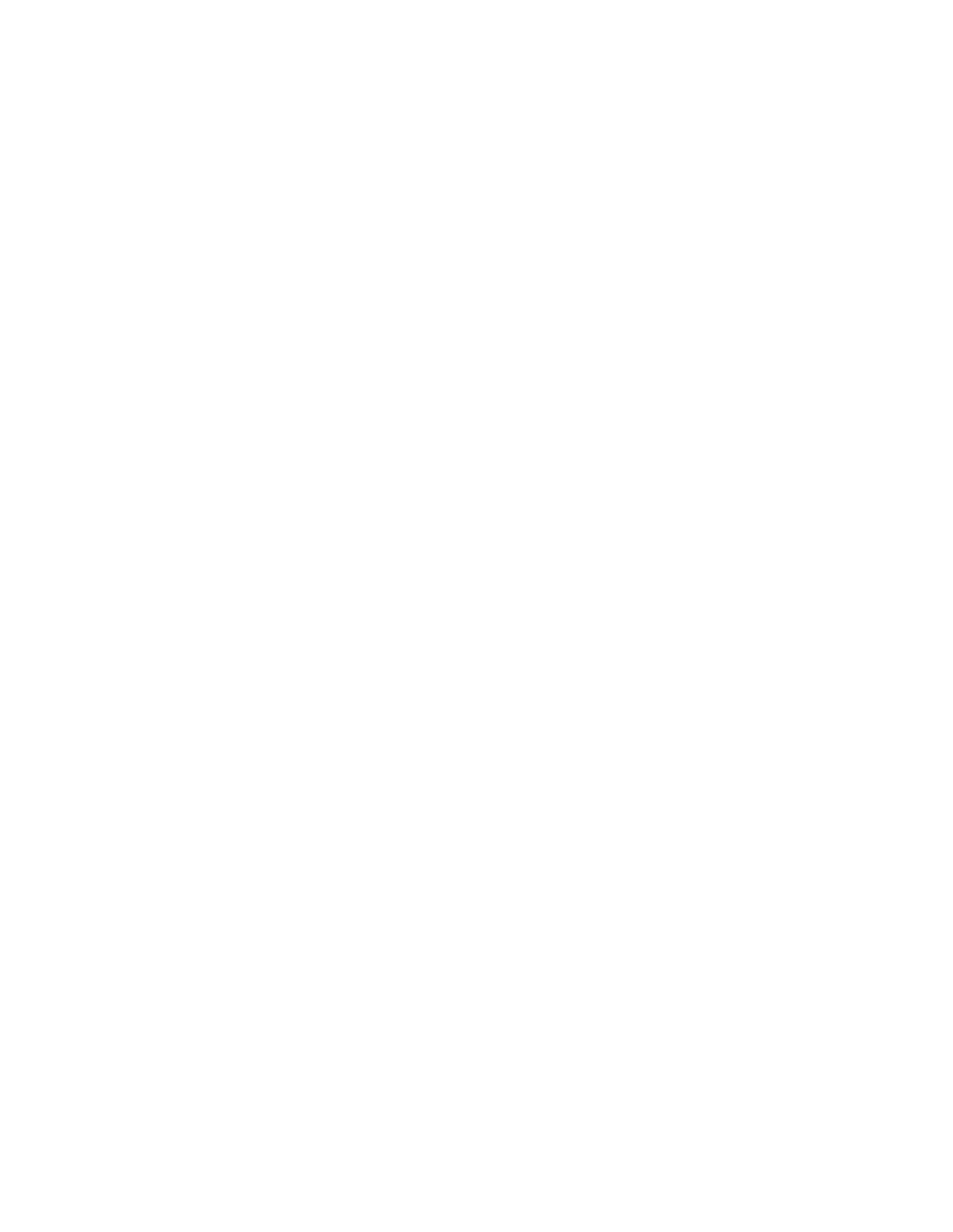many things are showing potential for use in landscape and gardening.

Research activity has been greatest in the field of entomology and a number of products such as insecticidal soaps, grass varieties that contain endophytes, selective bacterial pathogens, nematodes that attack insect pests, predatory insects, and natural plant-derived chemicals with insecticidal properties are available. Progress on the control of diseases with natural substitutes has been slower, but there is some promising work involving the use of environmentally safe bacteria to inhibit the activity of fungal pathogens.

The development of natural substitutes that can be used for weed control has made particularly slow progress. There are soap-like materials that can be used for nonselective vegetation control and there has been some research on selective pathogens, but up to recently there has been little available for those who would choose natural substitutes in place of synthetic herbicides for weed control.

## A NATURAL PRODUCT FOR WEED CONTROL

About 10 years ago, a research project at Iowa State University led to development of a natural product for weed control that just recently reached the market. The original project had nothing to do with weed control or natural products. Its objective was to study the effect of a fungal pathogen on grasses. The work involved the growth of the fungal organism on corn meal in the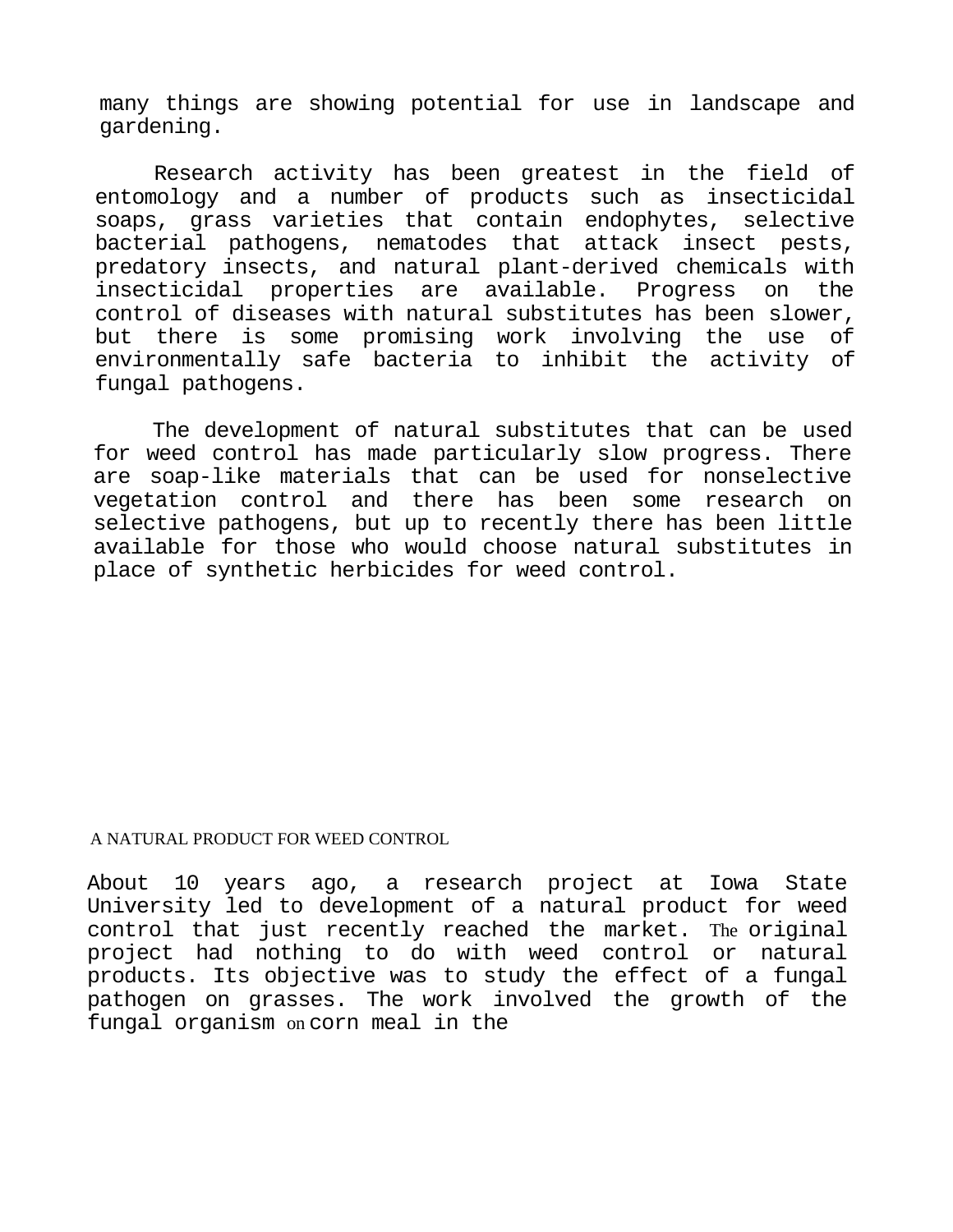laboratory followed by the incorporation of the fungal-corn meal combination into the soil of a new golf course green at the field research area. At the same time, adjacent field areas were treated with the same amount of corn meal that had not been cultured with the fungal pathogen. The study area was then seeded with creeping bentgrass.

It was anticipated that the fungal organism would affect the grass and a reduced stand would be observed in the treated plots. That did not happen and the original study was unsuccessful. However, something unusual was observed. In the control plots that had received the raw corn meal that had not been inoculated with the fungal organism, the grass stand was very thin. Whereas in the plots that were treated with the corn meal on which the organism had been cultured, the establishment of the grass was normal. The amount of corn meal on the two areas was exactly the same and it had come from the same lot of material. The only difference was that the fungal organism had been cultured on the corn meal on the plot with the healthy grass.

This response was hard to explain. One possibility was that there was some type of organic compound or compounds in the corn meal that had the ability to reduce the stand of grass. Possibly this active component was destroyed by the activity of the fungal organism during the culturing process in the laboratory. To test the hypothesis that there was some activity in the corn, several components of corn were obtained for further testing. These included starch, germ, fiber, and gluten meal (the protein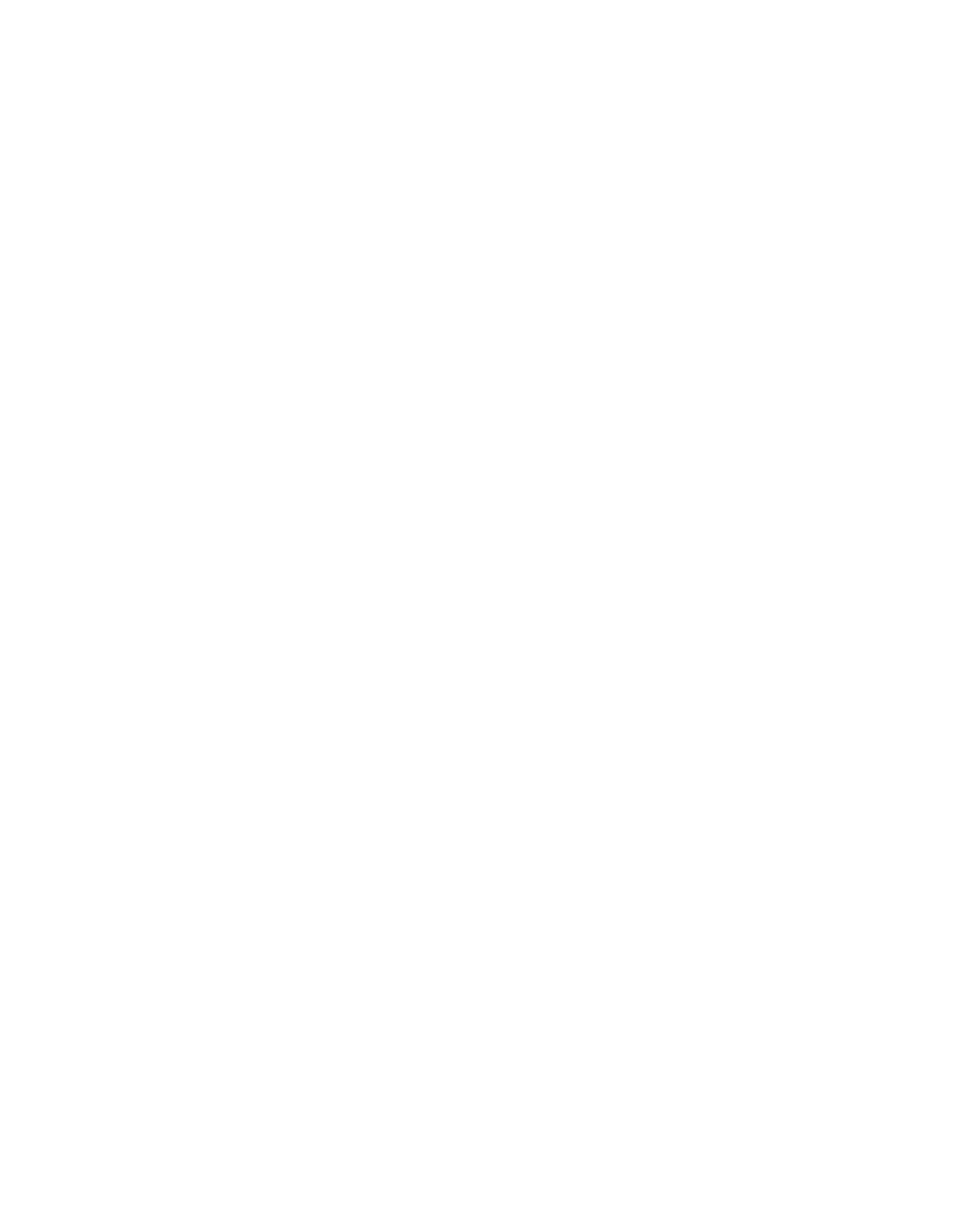fraction). These components were tested along with corn meal in the greenhouse to determine if they had some type of inhibitory effect on grass germination. These studies showed that there clearly was some type of inhibitory effect on the establishment of the grass at germination and that the inhibitory material was concentrated in the corn gluten meal, the protein fraction. Close observation showed that the effect was on the root system of the germinating seed. There was something in the gluten meal that stopped root formation at the time of germination while shoot tissue formed normally. With drying of the soil surface, plants that did not develop a root system simply died while plants with a well developed root survived.

The corn gluten meal (CGM) is a 60% protein material that is approximately 10% nitrogen (N) by weight. It is a byproduct of the wet-milling process and is sold as a feed material for cattle, poultry, and several other species of livestock. It has been used in fish food for commercial fish production and it is also a primary constituent of some dog food products. Corn gluten meal is produced as a fine, yellow powder, but can be pelletized for easier application to the soil.

The high N content of CGM made it a potential N source for mature plants. Testing in the field and greenhouse showed that it was an excellent source of slow-release N for mature turf. Once this was understood, the idea developed that CGM had potential as a natural 'Weed and Feed' product. It could be used as a fertilizer on mature grass and, if timed properly, could be used to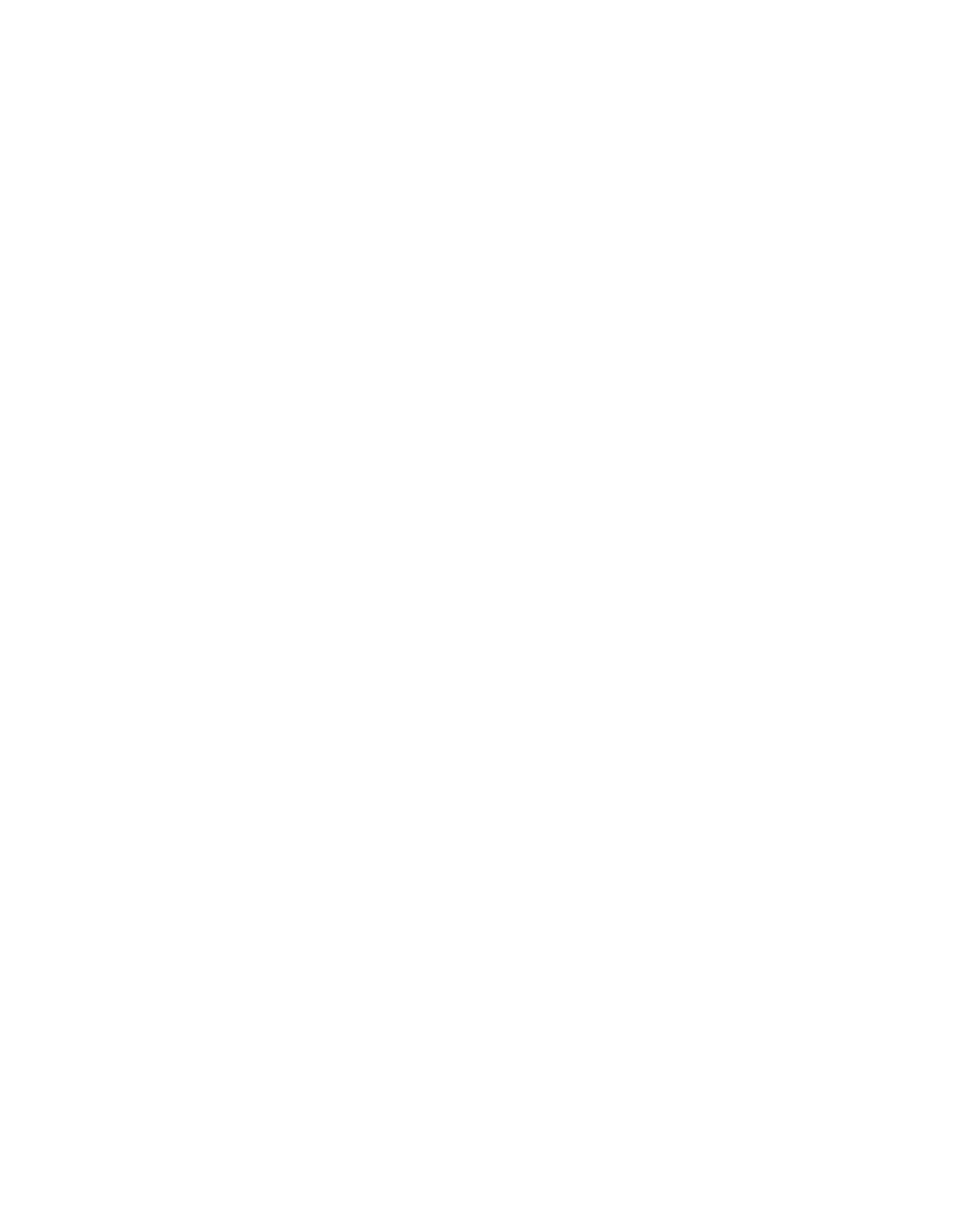inhibit the establishment of annual weeds, such as crabgrass, that germinate into the turf. Field tests showed that the material was effective for that purpose and US Patent #5,030,268 was issued on the use of corn gluten meal as a natural preemergence herbicide for use on turf in July of 1991. For a more complete description of the early development of this work, see GOLF COURSE MANAGEMENT October 1993 pages 74 to 76.

Since the publication of the original article, many new developments have occurred with this project. Further work with CGM in other crops such as strawberry showed that the idea had potential in several management systems where the use of a natural substitute for synthetic pesticides is desirable. Following submission of new data to the patent office, the original patent was reissued in April 1994 as US patent Re 34, 594. The reissue expanded the original claims to include the use of CGM as a preemergence material in field crops, gardens and other agricultural areas.

The invention was licensed to Gardens Alive, Inc., 5100 Schenley Place, Lawrenceburg, Indiana 47025, in 1993. The company registered corn gluten meal as preemergence herbicide with the US Environmental Protection Agency (EPA) in August of 1994 under EPA Registration #56872-1 and EPA Est. #56872-IN-1 with the trade mark A-MAIZING LAWN. The product went on sale by mail order in the fall of 1994. The product is recommended to be applied at 20 pounds product/1000 ft2 (2 lbs N/1000 ft2) to turf before germination of annual weeds in the spring and 20 lbs product/1000 ft2 in late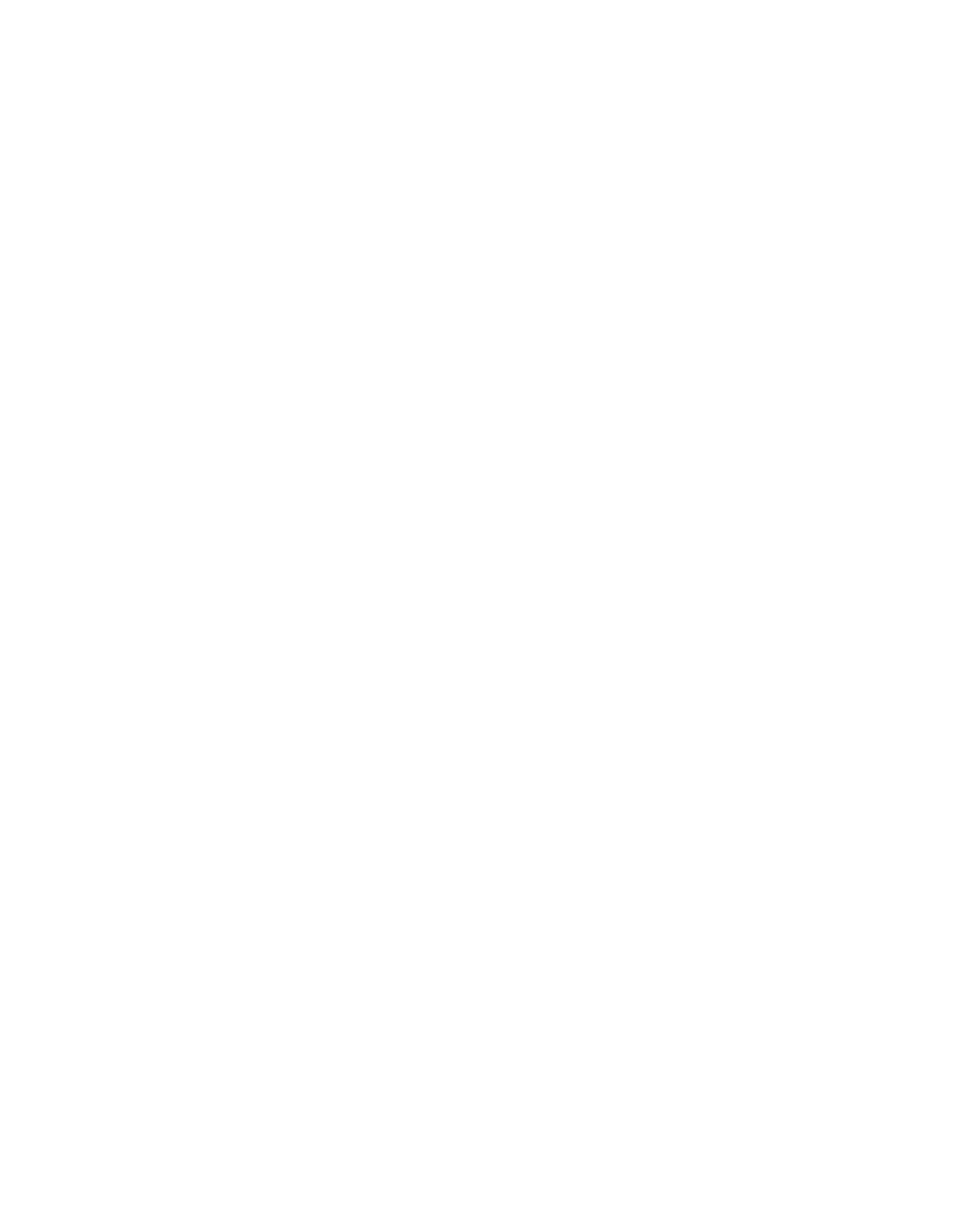summer. This provides a total of 4 lbs N/1000 ft2/year. Research has shown that the material has excellent slow release characteristics and provides a uniform turf response throughout the season. Work is also underway to determine in rates as low as 10 lbs CGM/1000  $\text{ft}^2$  can be used to achieve satisfactory weed control. Some work has indicated that this may be possible.

## FIELD RESEARCH

Research with corn gluten meal has been conducted at Iowa State University for a number of years. The longest running study has continued for four consecutive years, from 1991 to 1994, on the same plot area. Treatments on the area were applied for the fifth year in April of 1995.

The objective of the study is to observe the effects of corn gluten meal on weed control and turf quality of Parade Kentucky bluegrass under field conditions. Corn gluten meal was applied to the same 5 ft x 5 ft plots at the research station during 1991, 1992, 1993 and  $1994$  at levels of 0, 2, 4, 6, 8, 10, and 12 lb N/1000 ft<sup>2</sup> (0, 20, 40, 60, 80, 100, 120 lbs corn gluten meal/1000  $ft^2$ ). Application dates were April 22 in 1991, April 28 in 1992, April 26 in 1993, and April 27 in 1994. The very high rates were included to determine if the product has any detrimental effects of the turf over extended times of application.

Table 1 includes data on crabgrass control over the 4 year period from 1991 to 1994 and data on clover and dandelion control for 1994. In the first year of the study, the 2 lb N (20 lb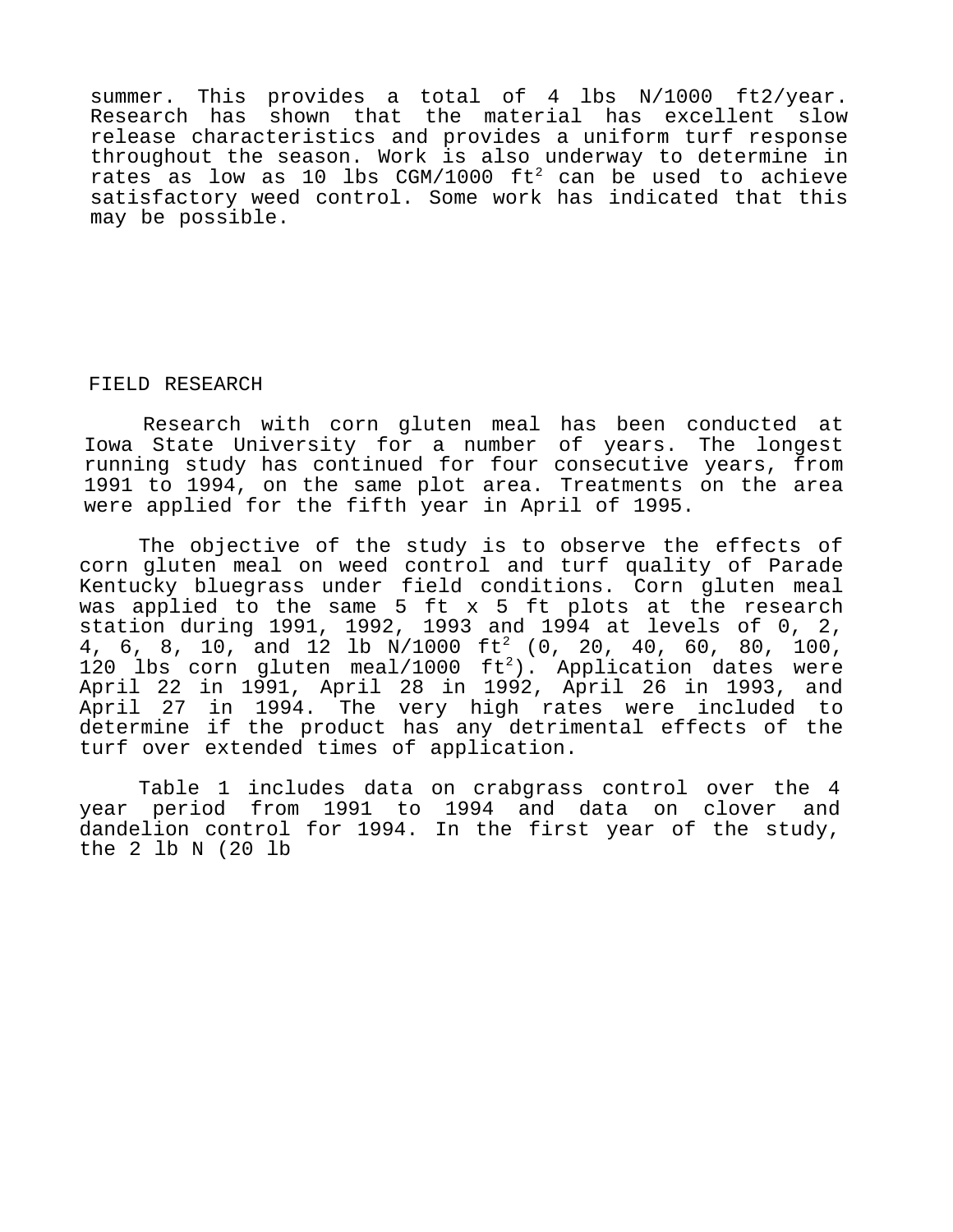CGM)/1000  $ft^2$  rate reduced crabgrass by 58% and the 4 lb rate reduced infestation by 86%. The crabgrass control improved to 85% at the 2 lb rate in 1992 and to 91% in the 1993 season. Crabgrass was nearly eliminated in plots treated with CGM rates above 2 lb  $N/1000$  ft<sup>2</sup> in 1992 and 1993. The 1993 season was one of the wettest seasons in history. The grass on the plots often became very long on the plots between mowing, resulting in some thinning of the stand. Crabgrass control dropped to 70% at the 2 lb rate in the spring of 1994, although it remained good at higher rates of application. No detrimental effects on the Kentucky bluegrass have been observed at even the highest rate over the 4 year period.

There is no postemergence effect of CGM on weeds. The effect is entirely preemergence. Little effect on the infestation of perennial broadleaf weeds was anticipated in the study. By the end of 1994, however, there was a considerable difference in clover and dandelion infestation between nontreated and treated plots. Over the 4 year period, clover and dandelion infestation in the area surrounding the plots and in the control plots began to increase, whereas treated plots maintained very low infestation levels (Table 1). The clover infestation was very uneven, with most of the clover in the control of the first replication, resulting in no statistical significant differences among plots. Numerically, plots treated with 2 lb N/1000  $\rm{ft^2}$  had 81% less clover than control plots. Areas receiving higher levels of CGM had even less clover. Dandelion infestation was reduced by 71% in plots treated for 4 years with the 2 lb N rate of CGM. Plots treated with higher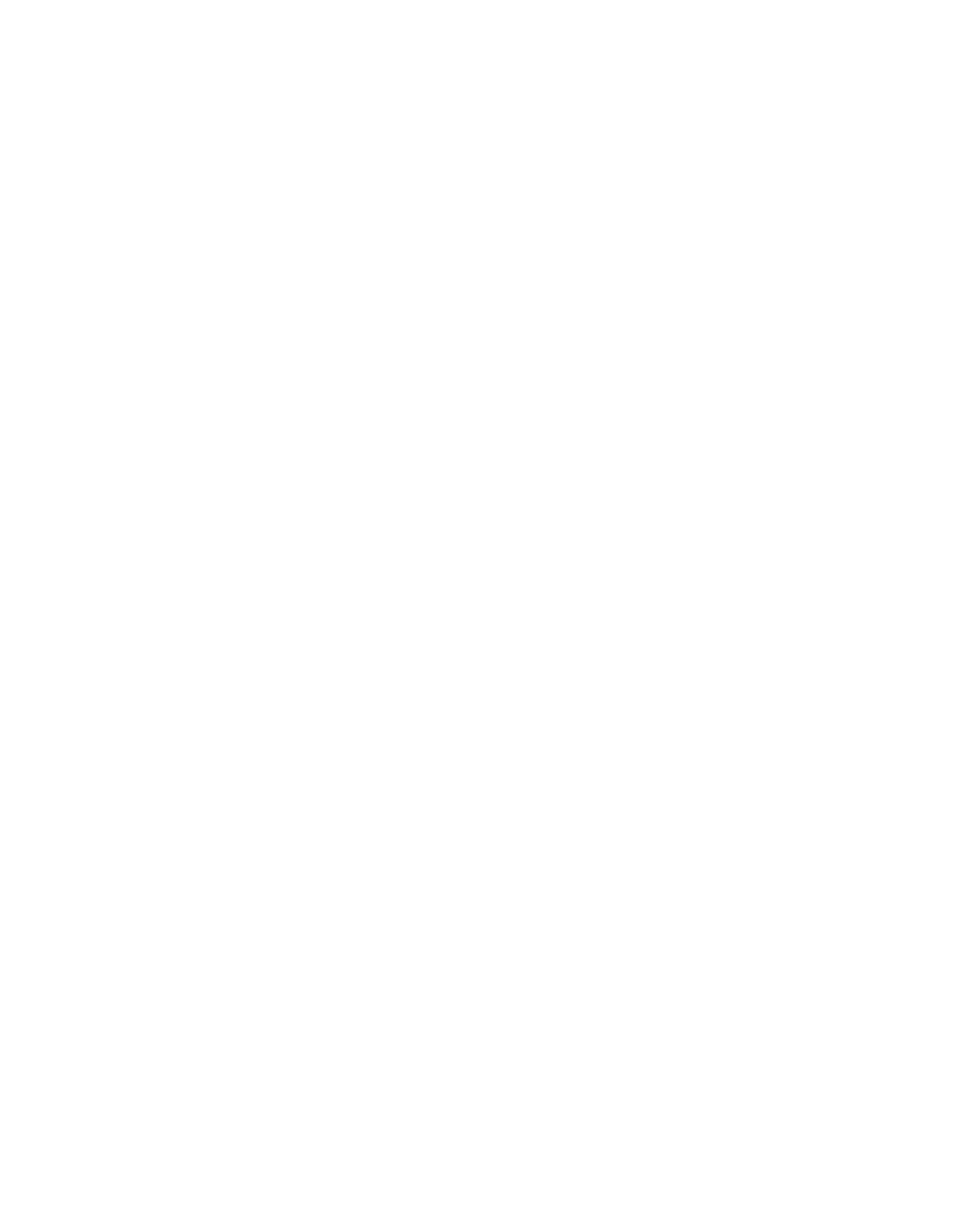levels were almost completely clean of dandelions. The control plots showed an average infestation of 16% cover of clover and had 14 dandelion plants in the 25  $\text{ft}^2$  plots. The reduction in broadleaf weeds is likely due to a combination of the CGM inhibiting germination of these species and the competition of the grass in the treated plots with the weeds. Broadleaf infestation will be monitored in future years of the study.

Timing is important for proper weed control. If the material is applied after the weed has rooted, no control can be expected. The germinated weeds also will thrive on the N in the CGM. This, off course, is also true of synthetic preemergence herbicide fertilizer products if they are applied after the weed has germinated. If the material is applied too early, weed control is less effective. This is likely due to microbial degradation of the active component of the CGM. In our original study, corn meal that had been inoculated with the fungal organism and cultured in the laboratory for several weeks was not effective in reducing establishment of the creeping bentgrass. The length of time before weed germination that the material must be applied will depend on weather and soil conditions. Experience has shown that the material should be applied in the 3 to 5 weeks before weed germination. Under extremely wet conditions, weeds that are initially prevented from forming a root can grow out of the problem and control is reduced. It was also observed in early studies that if the material in allowed to sit on the surface for several weeks during dry conditions, effectiveness is limited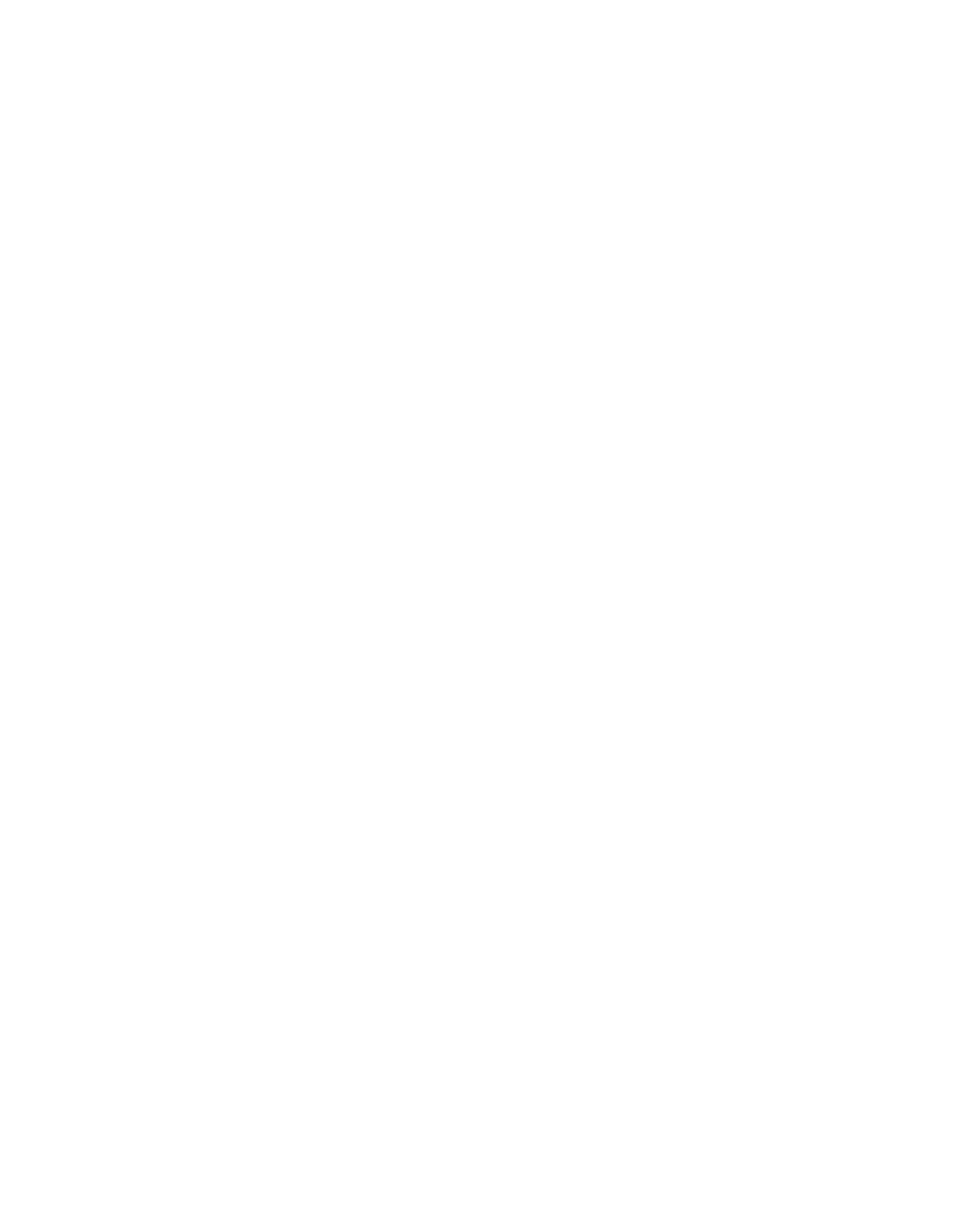The ideal way to achieve control is to apply the material a few weeks before germination. Water it in if there is no rain. When the weeds have germinated, allow a short drying period for plants without a root to dye before irrigation is continued.

Like other natural substitutes for synthetic pesticides this material will require a greater level of knowledge by the consumer. They will have to know the life cycle of the weed species that is to be controlled and have a good level of understanding concerning the management of turf. Control at lower rates of CGM also requires persistence. Weeds are phased out over several seasons of application.

WEED SPECTRUM

A question that is often asked about CGM, relates to the spectrum of weeds that are affected by the material. To help answer this question, 22 plant species were screened for susceptibility to CGM. The ten dicotyledonous species used were: black medic (Medicago lupulina L.), black nightshade (Solanum nigrum L.), buckhorn plantain (Plantago lanceolata L.), catchweed bedstraw (Galium aparine L.), common lambsquarters (Chenopodium album L.), curly dock (Rumex crispus L.), dandelion (Taraxacum officinale Weber), purslane (Portulaca oleracea L.), redroot pigweed (Amaranthus retroflexus L.), and velvetleaf (Abutilon theophrasti Medic.). Twelve monocotyledonous species were screened: annual bluegrass (Poe annua L.), barnyardgrass [Echinochloa crus-galli (L.) Beauv.], creeping bentgrass (Agrostis palustris Huds.), giant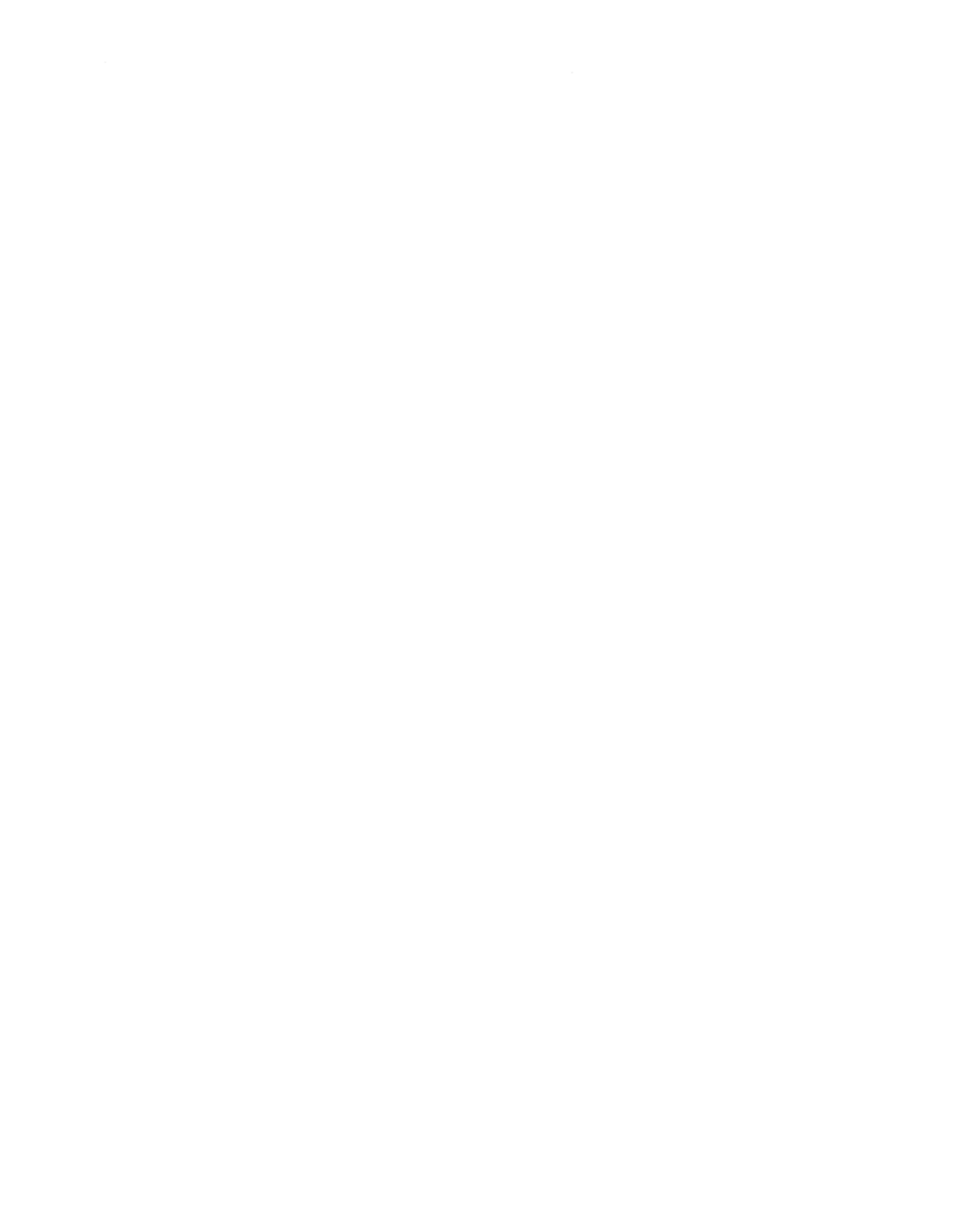foxtail *(Setaria faberi* Herrm.), green foxtail *[Setaria viridis* (L.) Beauv.], large crabgrass *[Digitaria sanguinalis (L*.) Scop.], orchardgrass *(Dactylis glomerta* L.), quackgrass *[Agropyron repens* (L.) Beauv.], shattercane *(Sorghum bicolor L),* smooth crabgrass *[Digitaria ischaemum*

(Schreb.) Schreb. ex Muhl], woolly cupgrass *[Eriochloa villosa* (Thunb.) Kunth], and yellow foxtail *[Setaria lutescens* (Weigel) Hubb.].

Corn gluten meal reduced plant survival, shoot length, and root development of all tested species. Black nightshade, common lambsquarters, creeping bentgrass, curly dock, purslane, and redroot pigweed, were the most susceptible species. Plant survival and root development for these weeds were reduced by  $75\%$  and shoot length was decreased by > 50%. Catchweed bedstraw, dandelion, giant foxtail, and smooth crabgrass, exhibited survival and shoot length reductions  $> 50\%$  and rooting reductions  $80\%$ . Barnyard grass, quackgrass, and velvetleaf were the least susceptible species showing survival reductions 30%.

## SEARCHING FOR THE ACTIVE COMPONENT

Once the observation had been made that corn gluten meal could reduce weed infestation, the next logical question was why. What is the active component in the material that is responsible for the activity? The isolation and identification of an unknown chemical substance is a difficult process that requires a thorough knowledge of chemistry. It also takes a great deal of tenacity and patience. The graduate student chosen to take on the work was Dianna Liu. Dianna had completed a master of science degree in food science at Iowa State and had a good knowledge of food chemistry. She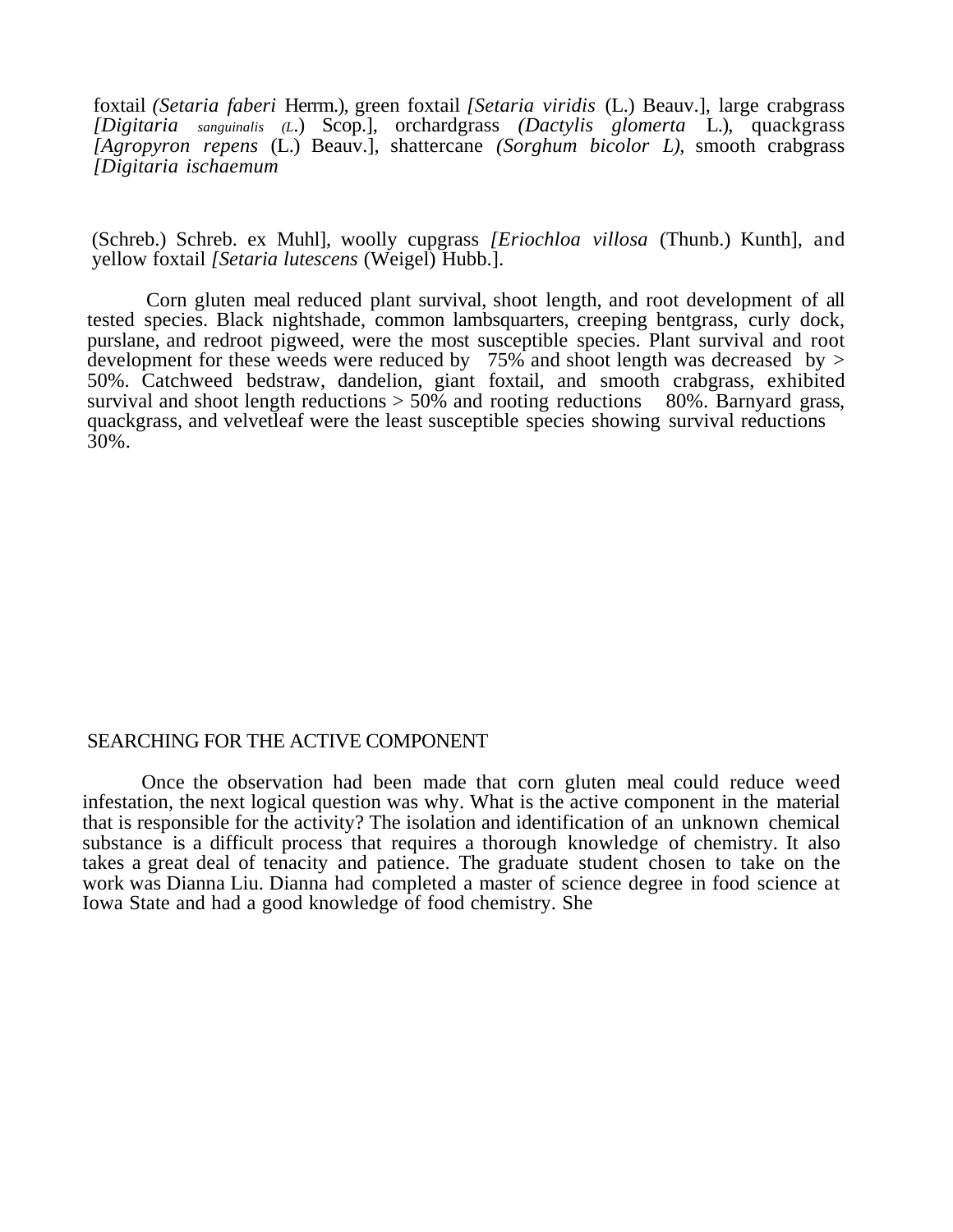also had experience in Horticulture and had a good working knowledge of the plant sciences.

Dianna began her work in 1989. To isolate the unknown active ingredient, Dianna needed to use a machine called a high pressure liquid chromatograph (HPLC) that can separate chemicals by distinquishing among different chemical properties. The problem was that this requires a soluble material that can be injected into the machine. Corn gluten meal is very insoluble. (One of the reasons that it makes a good fish food is that it can be pelletized and placed in the water where it sinks to the bottom and species like caffish can feed on it.) The first step was to find a soluble form of corn gluten meal that she could inject into the HPLC Dianna tested the efficacy of 53 different extracts and components of the CGM, most of which were supplied by an Iowa grain company, to find one that showed a high degree of the root inhibiting activity observed with the CGM and a high solubility. After 12 months of work, a material called corn gluten hydrolysate was identified as the best candidate for future study. This material was found to have a much higher degree of activity on a weight basis than CGM and to be soluble enough for injection into the HPLC.

The next phase of the work was very time consuming As the HPLC separates out the components of the mixture that is injected into it, a peak is registered by a detector. Each chemical, or mixture of chemicals, associated with each peak had to be tested on germinating grasses to determine if they contained the root inhibiting activity. As the work continued, smaller and smaller amounts of material were available for testing and new techniques had to be developed to observe the activity on plant roots.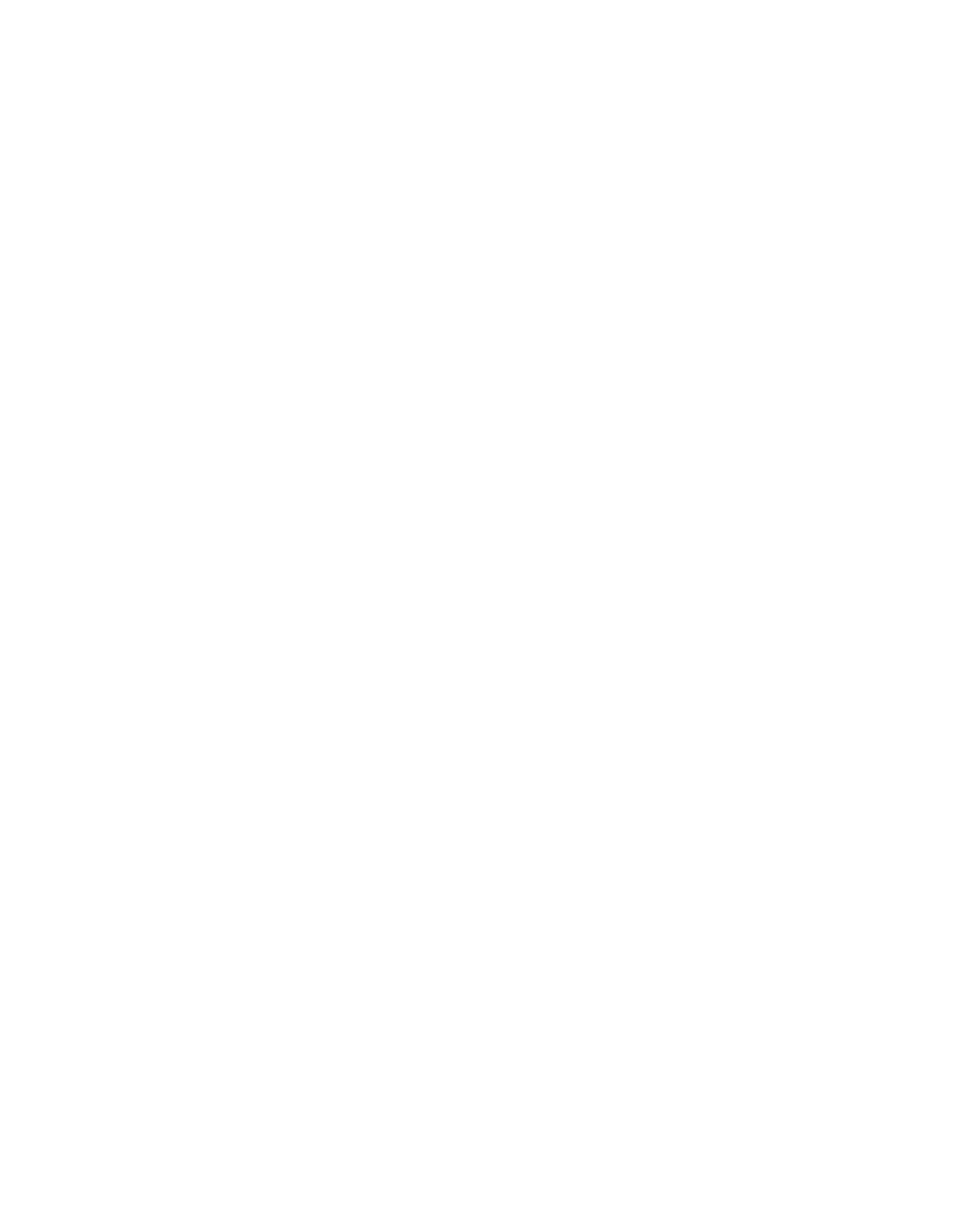Finally, after 2 additional years of work, 5 distinct peaks were identified as individual compounds with a high degree of activity. But their structure was still unknown.

The five compounds were identified by the Iowa State University protein laboratory as five individual dipeptides (combinations of two amino adds). They included glutarninyl-glutamine, glycinyl-alanine, alaninyl-glutamine, and glutarninyl-glutamine, glycinyl-alanine, alaninyl-glutamine, alaninyl-asparagine, and alaninyl-alanine. The process wasn't finished, however. The final step was to obtain synthetically produced samples of these compounds and test them to determine if they had the same root inhibiting activity as that observed with the naturally occurring dipetides. This work was completed in 1993 and it was shown that the activity was the same. The idea of using these naturally occurring dipeptides as substitutes for synthetic preemergence herbicides was submitted to the US Patent office in 1993 and the patent was issued on March 1,1994 as Patent # 5,290,757 titled Preemergence Weed Control Using Dipeptides From Corn Gluten Hydrolysate.

The idea also developed of using the CGM hydrolysate as a natural herbicide. This material has the advantage of being sprayable, whereas CGM must be applied in

the granular form. In laboratory tests, it appears to have a higher degree of activity on a weight basis than CGhI and it is 14% N by weight. (Corn gluten hydrolysate is presently being developed as a protein source for human consumption by another Iowa company, indicating its potential as an environmentally safe material.) Work on other hydrolyzed grain materials was also performed. In 1993, a patent application titled Preemergence Weed Control Using Plant Protein Hydrolysate that included a description of corn, soybean, and wheat gluten hydrolysates was submitted to the patent office. The